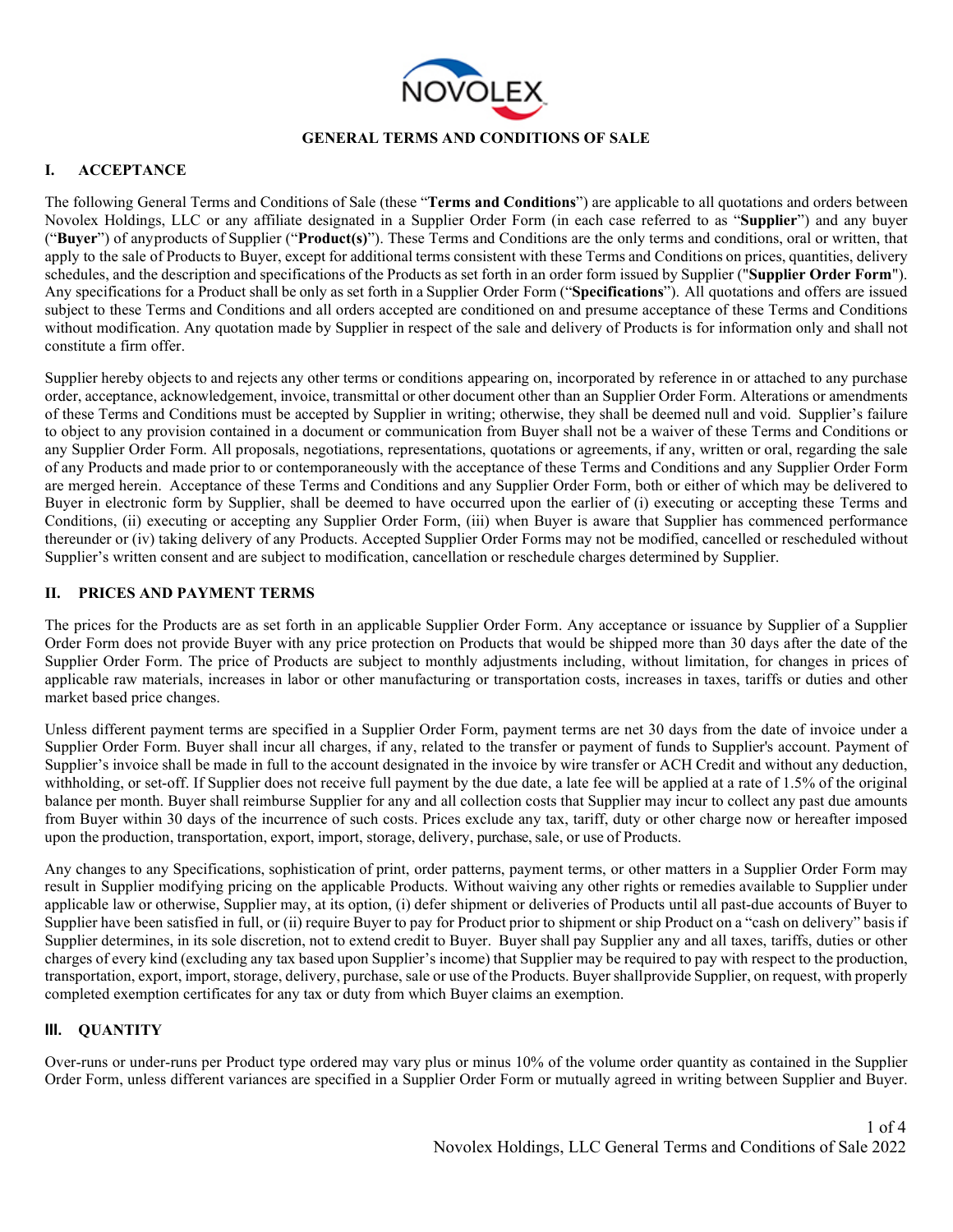Delivered quantity within the agreed range shall be deemed to constitute fulfillment of the ordered amount.

## **IV. SHIPMENT; RISK OF LOSS; INSPECTION AND RETURN**

Shipment dates are approximate only. Supplier shall not be liable because of late deliveries. Unless different terms are specified in a Supplier Order Form, title shall pass to Buyer in alignment with Delivery and the transfer of risk of loss per the agreed-upon Incoterms rule. Buyer mayinspect the Products, or provide for inspection, at the point of shipment. Any and all shipping-related incidents are to be noted at the time of Buyer's receipt of the Products and indicated on the Bill of Lading along with both the driver's signature and the consignee's signature. Any and all shipping-related incidents must be reported to Supplier within five (5) days of Buyer's receipt of the Products.

Buyer shall inspect the Products for failure to conform to any Specifications immediately upon receipt. In the event that any Product fails to conform to any Specifications in any material respect at the time of delivery (a "**Material Specifications Nonconformity**"), Buyer's sole and exclusive remedy shall be for Supplier to, at Supplier's election, provide to Buyer replacement Product or issue Buyer a credit for the purchase price paid for the Product. No claim for a Material Specifications Nonconformity may be made more than 90 days after delivery of the Product to Buyer, and no claim will be valid if made after the Product has been altered or used. Failure of Buyer to give notice of a claim on or before 90 days after delivery of the Product to Buyer shall constitute a waiver by Buyer of all claims in respect of such Product. Buyer shall afford Supplier a prompt and reasonable opportunity to inspect any Product for which a Material SpecificationsNonconformity claim is made. No Product shall be returned without Supplier's express consent and the issuance of a return authorization and return instructions per Supplier's customer return policy.

## **V. DISCLAIMER OF WARRANTY**

**SUPPLIER IS SELLING OR PROVIDING TO BUYER THE PRODUCTS AND BUYER ACCEPTS THE PRODUCTS"AS IS." SUPPLIER EXPRESSLY DISCLAIMS ALL WARRANTIES, EXPRESS OR IMPLIED, ARISING FROM COURSE OF DEALING OR USAGE OF TRADE, OR STATUTORY, INCLUDING BUT NOT LIMITED TO, THE IMPLIED CONDITIONS**  WARRANTIES OF MERCHANTABILITY, QUALITY, FITNESS FOR A PARTICULAR PURPOSE, **CORRESPONDENCE WITH DESCRIPTION OR QUALITY, TITLE, QUIET POSSESSION AND NON-INFRINGEMENT.**

#### **VI. LIMITATIONS OF LIABILITY**

**IN NO CASE SHALL SUPPLIER BE LIABLE FOR ANY SPECIAL, PUNITIVE, INCIDENTAL, INDIRECT OR CONSEQUENTIAL DAMAGES, LOSS OR INJURY OF ANY KIND, INCLUDING WITHOUT LIMITATION ECONOMIC LOSS, LOSS OF ANTICIPATED SAVINGS, WASTED OPPORTUNITY, LOSS OF REVENUE, OR LOSS OF PROFITS, WHETHER BASED UPON BREACH OF CONTRACT, NEGLIGENCE, STRICT LIABILITY, TORT, OR ANY OTHER LEGAL THEORY, EVEN IF SUPPLIER IS AWARE OF OR NOTIFIED OF THE POSSIBILITY OF SUCH DAMAGES, LOSS OR INJURY.**

**IN ALL CASES, SUPPLIER'S MAXIMUM AGGREGATE LIABILITY ARISING OUT OF OR RELATING TO THESE TERMS AND CONDITIONS AND ANY SUPPLIER ORDER FORM (INCLUDING WITHOUT LIMITATION THE PERFORMANCE HEREUNDER OR THEREUNDER OR ANY CLAIM OR CLAIMS RELATING TO THE PRODUCTS) WHETHER BASED UPON BREACH OF CONTRACT, NEGLIGENCE, STRICT LIABILITY, TORT, OR ANY OTHER LEGAL THEORY, SHALL NOT EXCEED THE CONTRACT PRICE ACTUALLY PAID BY BUYER IN RESPECT OF THE PRODUCTS SUPPLIED BY SUPPLIER TO WHICH SUCH LIABILITY RELATES. IF ANY REMEDY PROVIDED IN THESE TERMS AND CONDITIONS OR ANY SUPPLIER ORDER FORM IS DETERMINED TO HAVE FAILED OF ITS ESSENTIAL PURPOSE, ALL LIMITATIONS OF LIABILITIES SHALL REMAIN IN FULL FORCE AND EFFECT.** 

**SUPPLIER SHALL NOT BE LIABLE FOR ANY LOSS, DAMAGE, DETENTION, OR DELAY DUE DIRECTLY OR INDIRECTLY TO CAUSES OR CIRCUMSTANCES BEYOND ITS REASONABLE CONTROL, INCLUDING WITHOUT LIMITATION ACTS OF GOD, ACTS OF BUYER, ACTS OF CIVIL OR MILITARY AUTHORITY, FIRES, FLOODS, COMMUNICABLE DISEASE OUTBREAKS, PANDEMICS, EPIDEMICS, QUARANTINES, WAR, RIOT, STRIKES, LOCKOUTS OR ACCIDENTS, DELAYS IN TRANSPORTATION, GOVERNMENT RESTRICTIONS, EMBARGOES, ORDERS, REGULATIONS OR ACTIONS, OR DIFFICULTIES IN OBTAINING NECESSARY LABOR, MATERIALS, MANUFACTURING FACILITIES OR TRANSPORTATION. SUPPLIER FURTHER RESERVES THE RIGHT TO ALLOCATE INVENTORIES AND CURRENT PRODUCTION AND TO SUBSTITUTE SUITABLE MATERIALS WHEN, IN ITS OPINION, CIRCUMSTANCES WARRANT SUCH ALLOCATION OR SUBSTITUTION.**

#### **VII. INDEMNIFICATION**

Buyer shall defend, indemnify and hold harmless Supplier against any and all claims, losses, liabilities, damages, costs and expenses caused by or arising out of or relating to (i) any breach of contract by Buyer; (ii) any act, omission or misconduct of Buyer (and/or any of Buyer's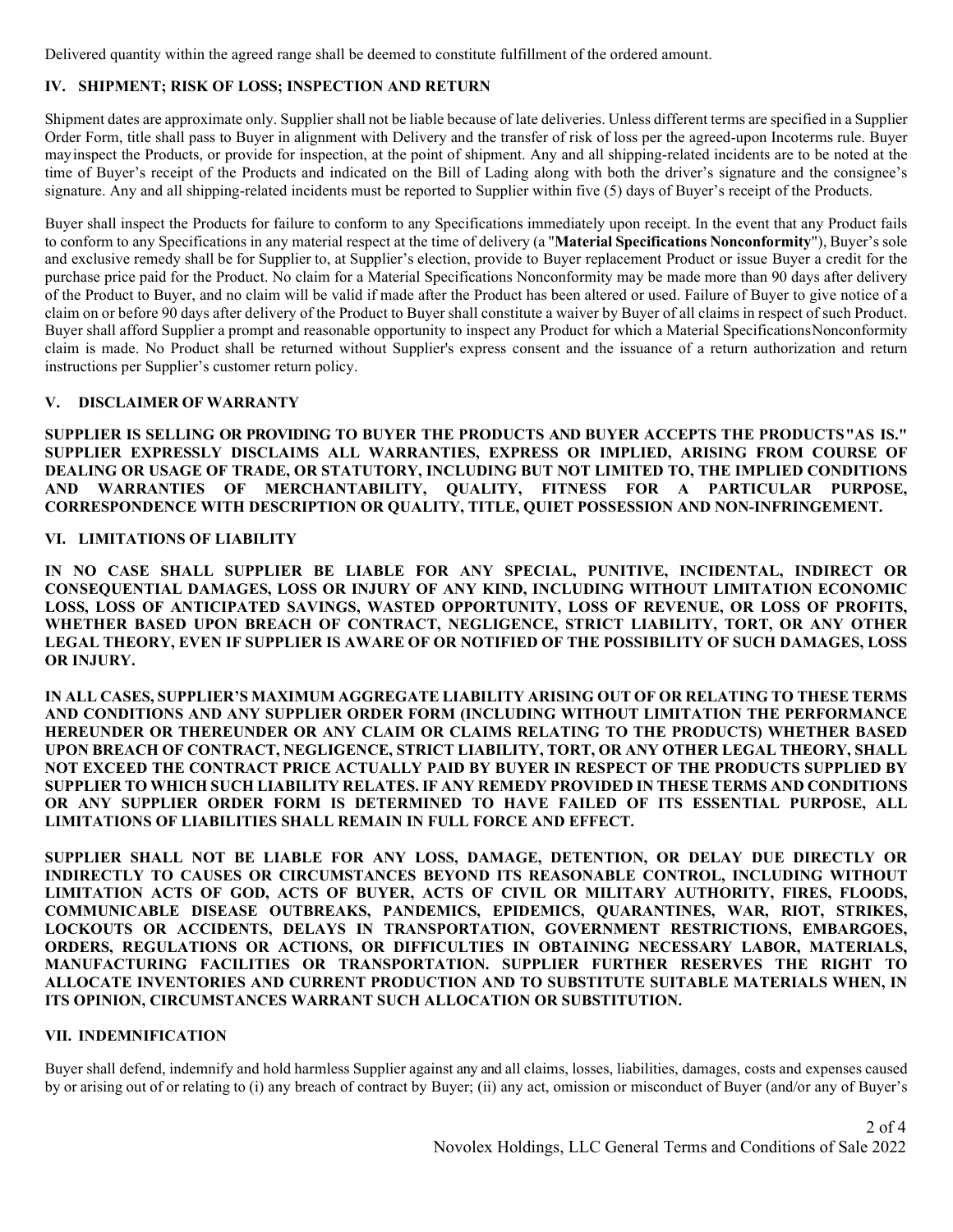employees, agents, affiliates and/or customers); (iii) any violation by Buyer (and/or by any of Buyer's employees, agents, affiliates and/or customers) of any applicable law, rule or regulation or order or restriction of any governmental authority; or (iv) Buyer's (and/or any of Buyer's employee's, agent's, affiliate's and customer's) distribution, storage, handling, use, or disposal of Products. These indemnification obligations shall apply notwithstanding any actual or alleged defect or hazard inherent in the Products or negligence of Supplier, its employees, agents, affiliates, vendors or subcontractors.

# **VIII. INTELLECTUAL PROPERTY**

Buyer shall be exclusively responsible for and shall defend, indemnify and hold harmless Supplier against allclaims, losses, liabilities, damages and expenses arising out of or relating to any specifications, designs, logos, Universal Product Code symbols, names, devices or words, including any wording required by any federal, state or local laws, rules or regulations, that Buyer requests or requires Supplier to incorporate into or place on any Product; notwithstanding that Supplier may have been consulted thereon, or performed art work or other special services in connection therewith.

With respect to any Product containing a Universal Product Code symbol, it shall be the responsibility of Buyer to furnish Supplier with the correct Industry, Manufacturer, Item and Modular Check Numbers, together with information relating to the magnification and truncation of the symbol, and Supplier shall have no obligation to verify the accuracy of such numbers or information. Supplier shall have the right to imprint its trademark in a suitable inconspicuous locality on any Products furnished by it.

Supplier shall own all patent, trademark, trade secret and other intellectual property or proprietary rights in the Products (including without limitation arising out of any and all customizations and modifications for Buyer) (collectively, "**Supplier IP**") and Buyer does hereby assign any and all rights it may have in any such Supplier IP (including without limitation moral rights) to Supplier. When necessary or reasonably requested by Supplier, Buyer shall execute such further assignments and documents and take such further actions to effect the assignment or procure the assignment of all Supplier IP.

# **IX. EXPORTS**

Buyer agrees and acknowledges that the Products are sold in accordance with U.S. Export Administration Regulations and all other applicable export laws and regulations. Buyer shall be responsible for complying with any legislation or regulations governing the importation of Products into the destination country, and Buyer shall be solely responsible for obtaining all import authorizations and paying any import duties. Buyer agrees to ascertain and comply with all applicable export and re-export obligations and restrictions, including without limitation, U.S. and all other applicable export and re-export controls and economic sanctions regulations. U.S. and other applicable economic sanctions laws and regulations prohibit virtually all exports and re-exports of products to, and transactions with, certain countries, including without limitation, Cuba, North Korea, Iran, Syria, and certain regions of Ukraine. Products are controlled by the U.S. Government and authorized for export only to the country of ultimate destination for use by the ultimate consignee or end-user(s) identified in the Supplier Order Form. Products may not be resold, transferred, or otherwise disposed of, to any country or any person other than the authorized ultimate consignee or end-user(s), either in their original form or after being incorporated into other items, without first obtaining approval from the U.S. Government or as otherwise authorized by U.S. laws and regulations. Buyer warrants that it is not a denied or otherwise trade-restricted party by any regulatory authority. Buyer further warrants that Products will not be involved in proliferation activities per the Enhanced Proliferation Control Initiative. Additionally, Buyer will review and comply with any applicable national export compliance laws and regulations in Buyer's home country that may impact the export or re-export of the Products.

Any indication of a Schedule B/HTS/HS classification for any Product is not intended to be legal advice. Although Supplier prepares classifications based on information, sources, and methods believed to be accurate and reliable, Buyer acknowledges that such information is presented without warranty of any kind and that independent verification by qualified professionals is Buyer's sole responsibility. Accordingly, Buyer releases Supplier from any and all liability associated with the use of such information, including but not limited to customs and trade activities. For customer pick up orders (i.e., under Incoterms rule FCA, FOB, FAS or EXW) where Buyer's agent will facilitate the export of items from the U.S., if Buyer is a non-U.S. entity (AKA Foreign Principal Party in Interest) then said foreign Buyer is required by law to designate in writing the U.S. party that it wants to file the Electronic Export Information ("**EEI**"). If Supplier receives such a writing that it has been selected, then it will file the EEI in accordance with the rules surrounding routed exports (15 CFR 30.3 (e)); however, if Supplier receives no such written authorization, then it will be assumed that the EEI will be filed by the Buyer's U.S. freight forwarder or other U.S. agent.

# **X. MISCELLANEOUS**

These Terms and Conditions do not constitute an agency relationship between the parties and neither party shall hold itself out to be the legal representative, agent, or employee of the other party for any purpose whatsoever. Neither these Terms andConditions nor any Supplier Order Form, nor any term or provision hereof or thereof may be modified, amended, or waived by Buyer, except by a writing duly executed by Supplier. No course of dealing, usage of trade or course of performance shall be relevant to supplement or explain any terms used in